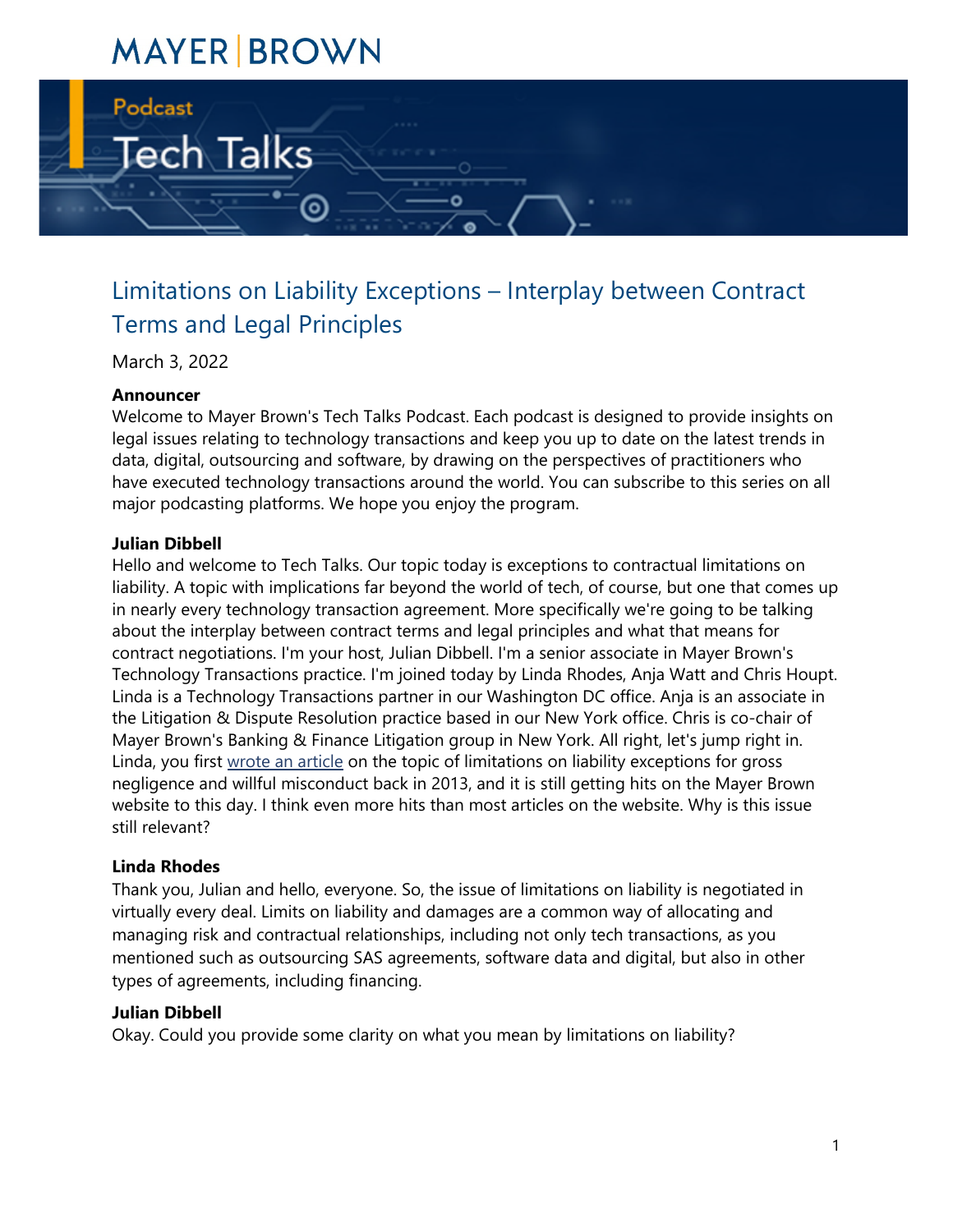#### **Linda Rhodes**

Sure. When I refer to limitations on liability, I am referring to several types of limitations. First, there are certain types of damages or acts that might be excluded entirely. For example, it is quite common for a contract to provide that neither party is liable for consequential, incidental, punitive or other indirect damages. Thus, if party A breaches the contract and party B brings a claim against party A, party A will be responsible for party B's direct damages, but not any of these consequential damages such as lost profits. Alternatively, a contract might provide that party A will have no liability for actions taken in good faith based upon the directions of party B. Thus, in this example, as long as party A takes action and good faith based upon party B's direction, party A will not have any liability to party B for any damages party B may suffer as a result thereof, and regardless of whether the resulting damages are indirect, direct consequential or otherwise.

Secondly, when you talk about limitations of liability, it also includes parties agreeing to cap their damages. So, for example, it might mean if party A were to breach the contract and it causes party B damages, party B is then able to recover its damages, but up to a limitation, and any damages that party B may suffer above that cap would be borne by party B. And then finally, I'd also like to mention that limitations of liability may also take the form of limited remedies for a breach, and I think a common example in the tech trans world is a SAS provider that might try to limit its liability for SLA failures by saying that SLA credits are the sole and exclusive remedy. So in that case, if there were a failure to meet service levels, a customer could get the credits but couldn't recover for any additional damages that it might suffer. Another example might be repair or replacement as an exclusive remedy for a warranty breach.

However, what is even often more heavily negotiated than what the limitations of liability are, are what the exceptions to those limitations are. The exceptions to both the excluded damages, meaning, you can't recover consequential or punitive, etc., as well as the exceptions to the liability cap when you can recover them as above the cap. They're often the same but they don't necessarily need to be the same. There could also be exceptions to the sole and exclusive remedy provisions. While the parties pretty much readily agree to exceptions for willful misconduct, gross negligence is more often a topic of negotiation in large part due to the lack of clear understanding as to what conduct actually constitutes gross negligence. Further, the determination of whether or not conduct constituted gross negligence depends highly on the facts of each case.

# **Julian Dibbell**

All right. Okay. So let's get into that. These are contract terms that we've been talking about here, and the parties will have their own understandings of what those mean, but then if push comes to shove, so to speak, and a court has to apply those contract terms to the facts of an actual case, how does that play out? And I want to clarify here, for our listeners, that we'll be talking about legal principles based on New York law. Mainly, so that we can be as precise as possible about what the law actually says but also because so many commercial contracts are governed by New York law. So, having said that, again, what is the interplay between contract terms and legal principles once a contract case gets into court?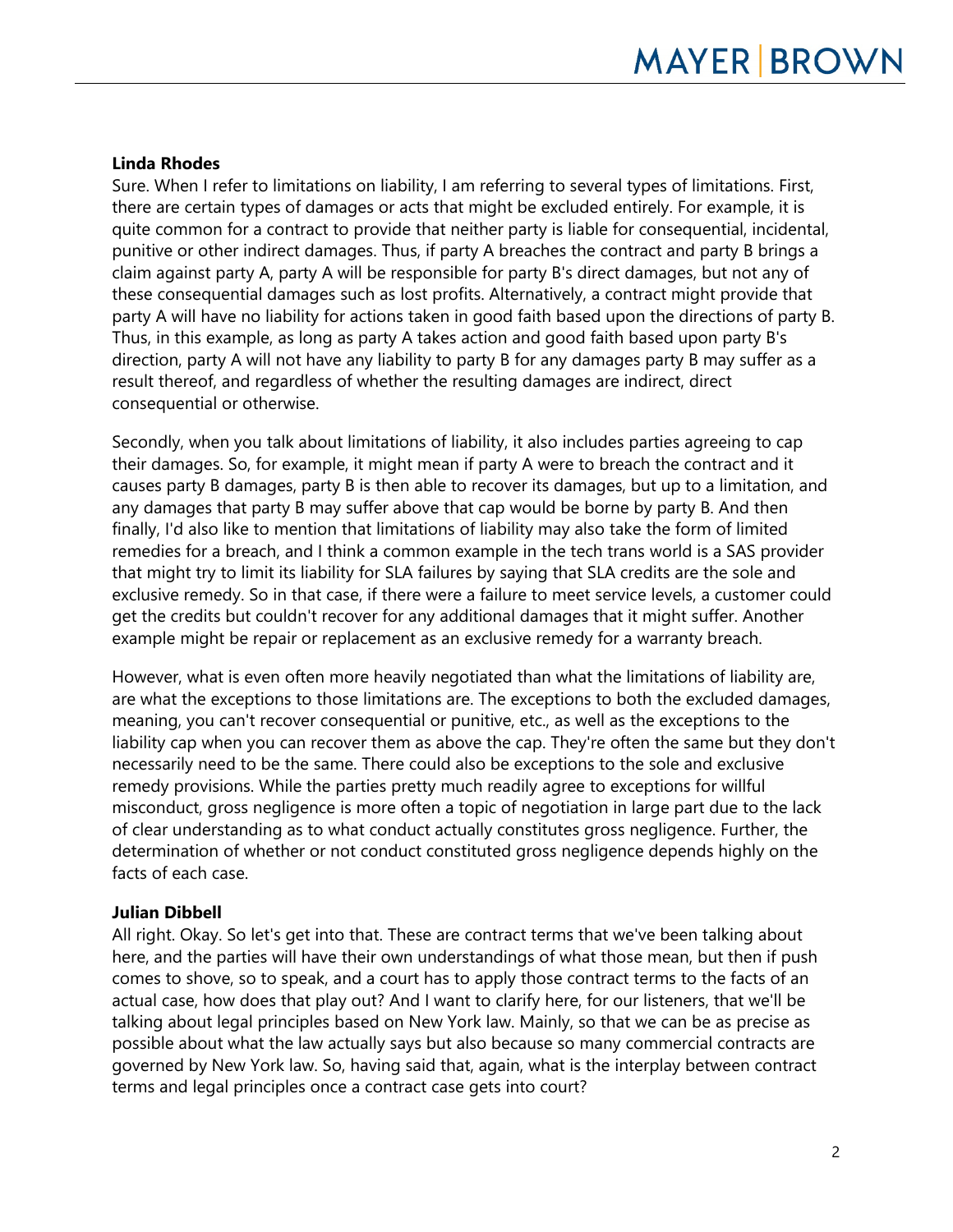# **Linda Rhodes**

Thanks, Julian. I think you summed that up nicely. So you know the extent to which a party to a contract can limit their liability is not only a question of what the contract terms and conditions say, but it is also a question of whether a court will enforce the limitations. While limitation on liability clauses usually are enforceable under New York law, there are exceptions regardless of what the contract says. Anja and Chris will go into further detail as to how New York courts have dealt with this issue of enforceability of limitations on liability and contracts.

# **Julian Dibbell**

Okay, then. Well. Let's turn to Chris and Anja. Starting with you Anja, can you give us an overview of New York law on limits of liability?

# **Anja Watt**

Sure. Hi, Julian. Hi, everyone. Generally, these clauses are enforceable. Parties can generally exclude their liability for certain acts or types of damages, as Linda explained. Parties can also generally limit the amount of damages for which they are liable, limiting the other party's recovery to either specific amounts or recovery based upon a certain formula. So, for example, contracting parties typically limit their liability to an amount equal to the fees paid or payable under the contract over a specified period of time. However, courts will not uphold these clauses when they attempt to completely shield the party from liability for conduct that rises to the level of either gross negligence or willful misconduct. But as we'll discuss later in the podcast, the law on whether liability for gross negligence can be capped or otherwise limited is evolving.

# **Julian Dibbell**

Okay. So why won't courts generally uphold limitations of liability for gross negligence and willful misconduct?

# **Anja Watt**

So this comes from New York's public policy and, at a more fundamental level, basic principles of contract in tort law. As explained in the restatement second of contracts, a party cannot completely exempt themselves from liability for harm that is caused either intentionally or recklessly. Animating this policy is the concern that allowing parties to exempt themselves from liability for this type of conduct increases the risk that the general public will be harmed. And similar to complete exclusions of liability, the same public policy principles I just mentioned also historically apply to capping liability for gross negligence and multiple misconduct. But like I said, recent cases in New York courts have indicated that caps of liability for gross negligence may be enforceable provided that the cap is meaningful. This is the same rule courts will apply to indemnities. In general, indemnities for the indemnified party's gross negligence or willful misconduct are unenforceable.

# **Julian Dibbell**

Could you help us understand the practical effect of contractual and legal prohibitions on limiting liability for these categories: willful misconduct and gross negligence?

# **Anja Watt**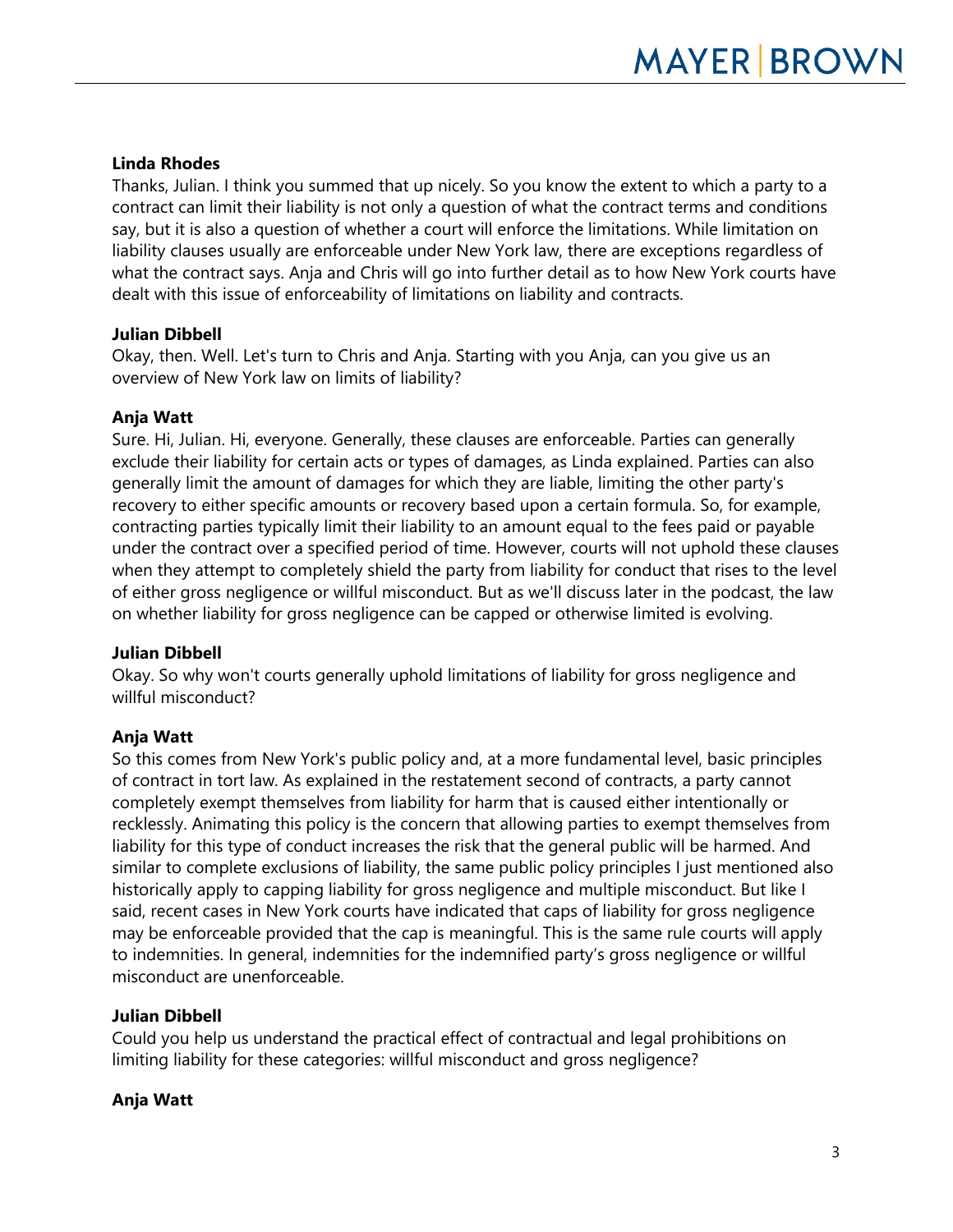Sure. So, given the relatively high bar a party needs to clear to prove either willful misconduct or gross negligence, in practice, this exception is quite narrow and, as Linda mentioned, is often fact-specific. New York courts have interpreted willful misconduct to require things like intentional acts for failures to act, knowing that the party's conduct will probably result in injury or damage. Acts in so reckless in manner or failures to act in circumstances where an act is clearly required so as to indicate disregard of the party's action or inaction. Or, intentional acts of unreasonable character performed in disregard of a known or obvious risk so great as to make it highly probable that harm would result. Now, gross negligence is a bit of a confusing term because it sounds like it just means very negligent but, under New York law, it's more akin to willful misconduct. Gross negligence generally requires reckless indifference to the rights of others or a failure to use even slight care or conduct that is so careless as to show complete disregard for the rights and safety of others. Thus, a deviation from a standard of care—even a major deviation—isn't enough to constitute gross negligence.

# **Julian Dibbell**

All right. So, Chris, Anja mentioned recent developments in cases examining the enforceability of limitations of liability. Could you give us an update?

# **Chris Houpt**

The most recent important development was a decision by the New York Court of Appeals, which is New York's highest court, in a case involving mortgage-backed securities and that decision addressed some broader questions of the enforceability of limits on liability, including caps on liability and damages and limits on remedies. The case is called, "*In re Part 60 Putback Litigation*", and just to give you a little bit about the claim, the way a mortgage securitization works is that a sponsor bank puts loans into a trust for the benefit of investors and they make representations and warranties to the trustee about the quality of the loans and the underwriting standards. And a typical provision in these contracts is that if a representation is breached as to a particular loan, the trustee can sell that loan back to the sponsor at its outstanding principal balance. So that's called a "put-back."

# **Julian Dibbell**

Okay. So why was gross negligence even an issue there? Was there a limit on liability?

# **Chris Houpt**

Well, the case wasn't about an explicit limit on liability or damages. It was about what's called "the sole remedy" clause. The contract said that the trustee's right to put the loan back to the sponsor is the sole remedy for a breach of a representation. And that case is a little bit unusual in this context because I think that the real reason that the plaintiff wanted to challenge the sole remedy clause was just that it made litigation so much more expensive. It required that they approve a breach of a representation on a loan-by-loan basis, so they had to go through the underwriting file for each loan and have an expert testify that the underwriting standards were breached on each loan, and it's just a very tedious and time-consuming and expensive process. So what the trustee plaintiff did instead was argue that the sponsor had just reached so many representations on so many loans that its conduct amounted to gross negligence so that the sole remedy clause was not enforceable. If it had succeeded, what they were trying to do was to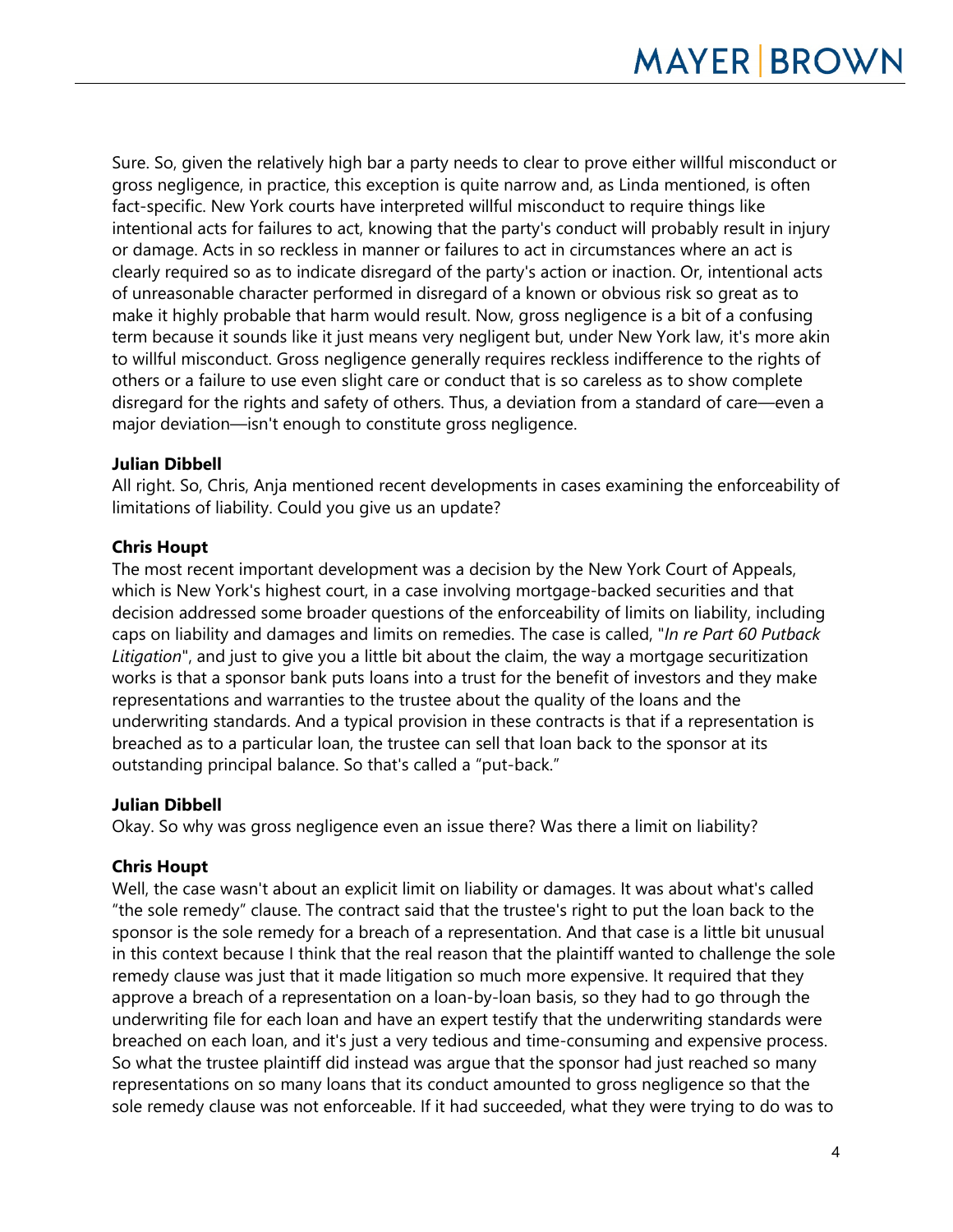just recover general damages to the trust as a whole based on pervasive evidence of breaches rather than having to go through loan by loan.

#### **Julian Dibbell**

Okay. So what did the court in fact hold?

#### **Chris Houpt**

The court found in favor of the defendant. It said that the sole remedy clause was enforceable and the test that it applied was pretty straightforward. It said that the sole remedy clause was not an exculpation of the sponsor's conduct. It didn't say the sponsor shall not be liable for something. Nor did it cap damages at what the court called a nominal level and it said unless it falls into one of those two categories, it'll be enforceable even in the face of gross negligence. The court reasoned that the parties had just decided on a particular remedy for a breach of representation, but it wasn't the limit on the recovery, and especially among sophisticated commercial parties, the court said we're not going to interfere with those voluntary decisions.

#### **Julian Dibbell**

Okay. So Anja, what do we learn from that? Does the *Part 60* decision provide real clarity in the law?

#### **Anja Watt**

So yes, and no. The court in *Part 60* did not reach the issue of whether the specific allegations in that case constituted gross negligence, but it did clarify that more broadly speaking clauses seeking to limit a party's liability will not become enforceable just because there are allegations of gross negligence unless the clause is either an absolute bar on liability or a limit to just nominal damages. But the facts of the case do leave some questions open. So, for one thing, the put-back remedy was a sole remedy provision. It didn't limit the amount of damages the other party could recover, and it did not absolve the sponsor orfor liability for its conduct. Rather, it limited the types of remedies that were available in the event of a breach. In some ways the putback remedy was more favorable to the parties than normal contract damages. Upon proof of any breach of representation, the sponsor was required to buy back the loan at full face value, essentially taking on 100% of any loss. Without this contractual remedy, the plaintiff would have had to prove that the breach caused the damages and would have to prove the amount of damages arising from that breach in order to recover those damages from the defendant. So while establishing a breach of a warranty required significant effort by the trustee, once that breach was established, the put-back remedy provided a potentially greater or more certain recovery than straight contract damages would have provided. The decision also left open a question regarding remedy provisions that turn out to be illusory. While the court addressed the argument that the provision at issue may be illusory and possibly unenforceable, it found that the provision was not actually illusory based upon the facts of that case. So this leaves open the question of whether a court would enforce a sole remedy clause that meaningfully limited a plaintiff's recovery and at what point a limit on the plaintiff's ability to recover is meaningful enough to prevent a court from striking down that limitations clause. Finally, the court also left open the question of how the holding would apply to sole and exclusive remedies in light of allegations of intentional misconduct. However, since the "*In re Part 60*" decision, cases that